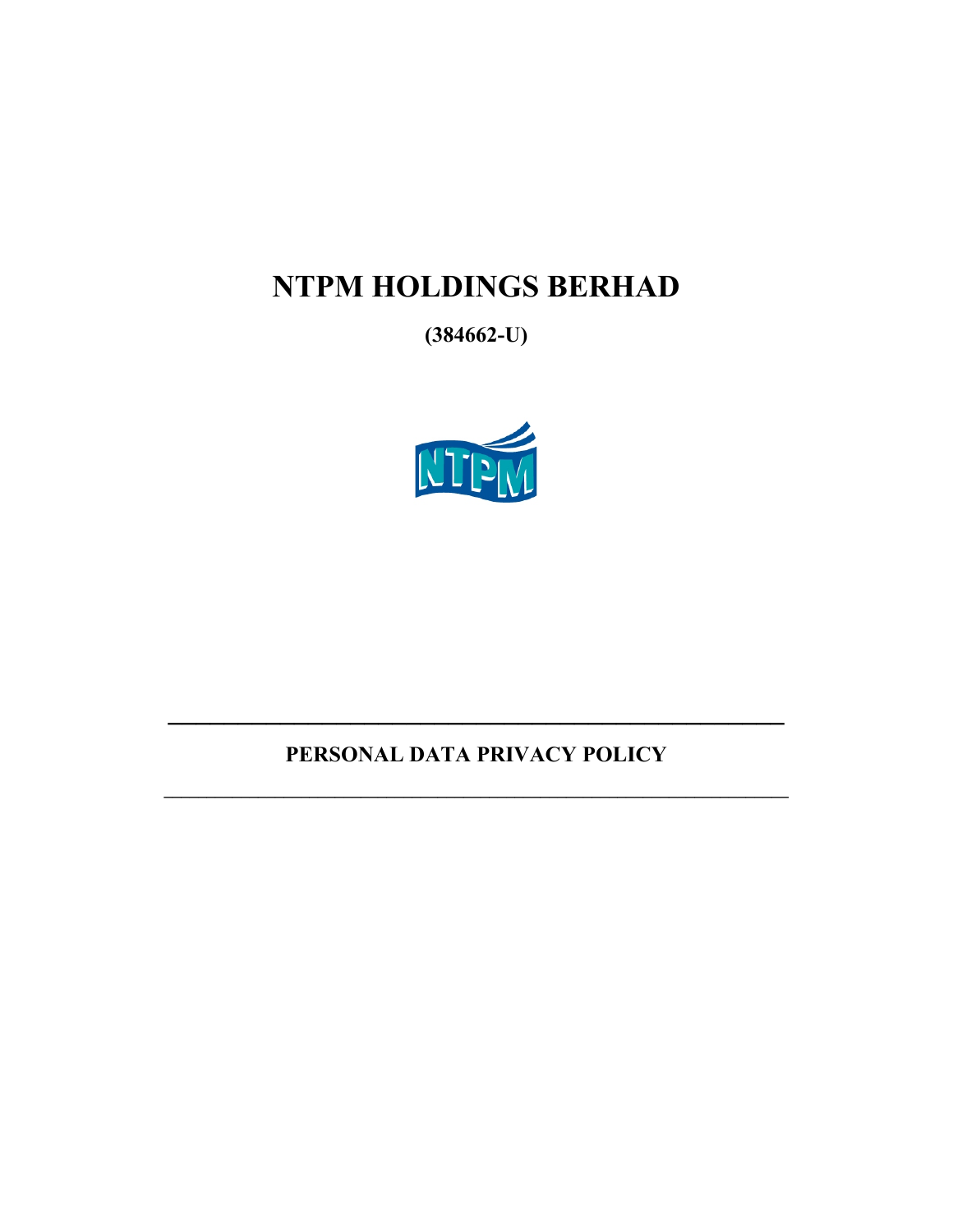# **NTPM HOLDINGS BERHAD**

# **PERSONAL DATA PRIVACY POLICY**

| <b>TABLE OF CONTENTS</b>                      | Page No.       |
|-----------------------------------------------|----------------|
| 1. INTRODUCTION                               | 1              |
| 2. POLICY STATEMENT                           | 1              |
| 3. PURPOSE AND SCOPE OF THE POLICY            | $\overline{2}$ |
| <b>4. DEFINITION OF DATA PROTECTION TERMS</b> | $\overline{2}$ |
| 5. DATA PROTECTION PRINCIPLES                 | 3              |
| <b>6. GENERAL PRINCIPLE</b>                   | 3              |
| 7. NOTICE AND CHOICE PRINCIPLE                | $\overline{4}$ |
| 8. DISCLOSURE PRINCIPLE                       | 4              |
| 9. SECURITY PRINCIPLE                         | 5              |
| <b>10. RETENTION PRINCIPLE</b>                | 6              |
| <b>11. DATA INTEGRITY PRINCIPLE</b>           | 6              |
| <b>12. ACCESS PRINCIPLE</b>                   | 6              |
| <b>13. REVIEW OF POLICY</b>                   | 7              |
| 14. TRANSFERRING DATA OUTSIDE MALAYSIA        | 7              |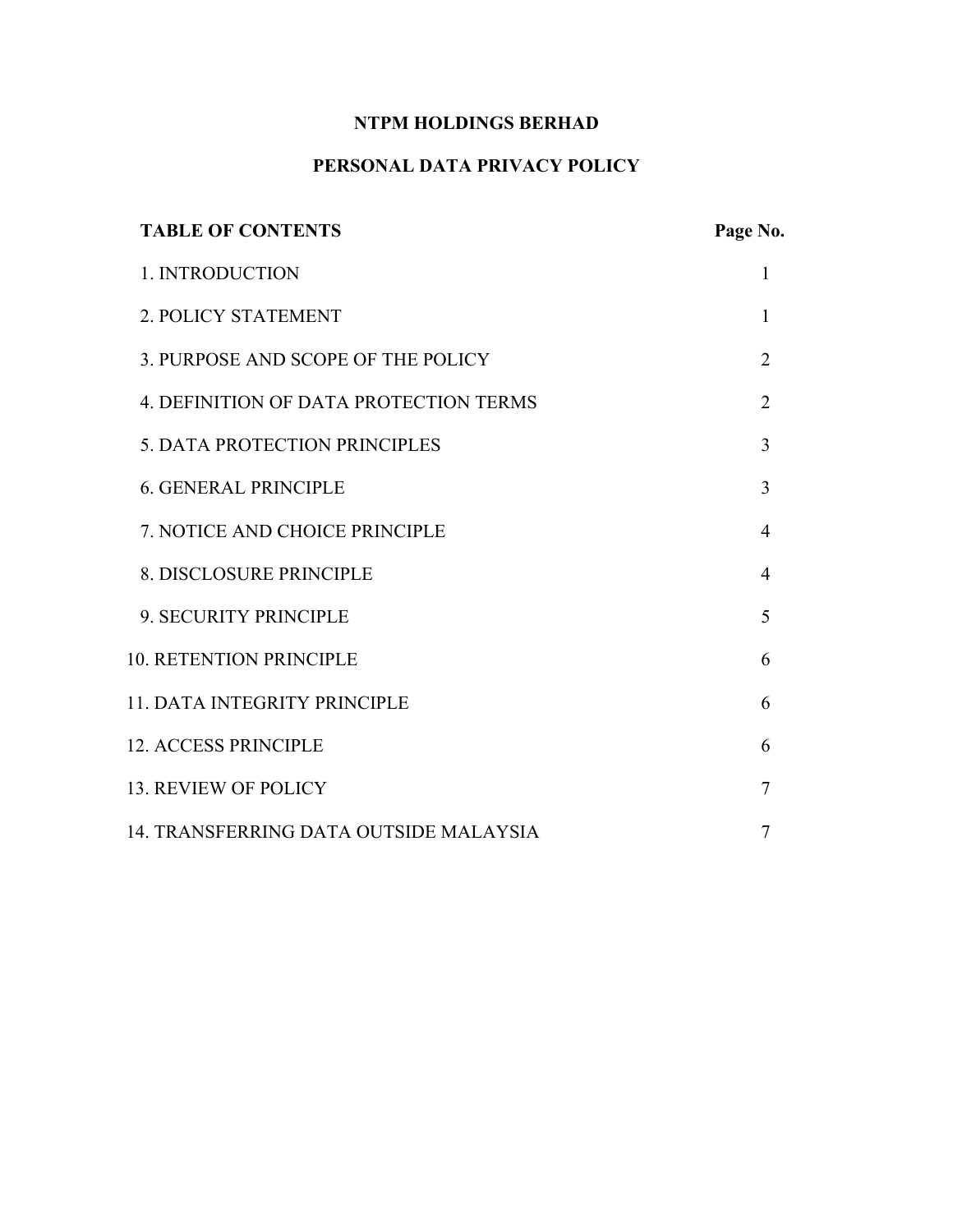# **1. INTRODUCTION**

As part of NTPM Holdings Berhad and its related subsidiaries ("NTPM") or ("Group") commitment to act with integrity and respect others, we protect the personal data of our stakeholders, including employees, customers, shareholders, partners, suppliers and other individuals who trust us with information.

"Personal data" includes information in respect of commercial transactions which identifies or locates an individual, or is capable of doing so.

To be a trusted business partner, NTPM continually strives to protect personal data in accordance with applicable laws and regulations, namely the data protection principles under the Personal Data Protection Act 2010. To that end, this policy guides how NTPM collects, uses, stores, transfers and secures personal data and to ensure the rights of the data subjects are protected.

In this policy, NTPM seek to inform data subjects of the purpose for which their personal data is collected and processed and the data subject's right to access or refuse to provide such personal data.

# **2. POLICY STATEMENT**

- 2.1 Everyone has rights with regard to how their personal information is handled. During the course of the Group's activities NTPM may collect, store and process personal information about staff, customers, suppliers, vendors, and NTPM recognises the need to treat this data in an appropriate and lawful manner. NTPM is committed to complying with its obligations in this regard in respect of all personal data it handles.
- 2.2 The types of information that the Group may be required to handle include details of current, past and prospective employees, suppliers, customers, and others that the Group communicates with. The information, which may be held on paper or on a computer or other media, is subject to certain legal safeguards specified in the Personal Data Protection Act 2010 ('the Acts') and other regulations. The Acts impose restrictions on how NTPM may collect and process that data.
- 2.3 This policy does not form part of any employee's contract of employment and it may be amended at any time. Any breach of this policy will be taken seriously and may result in disciplinary action up to and including dismissal on any NTPM employees.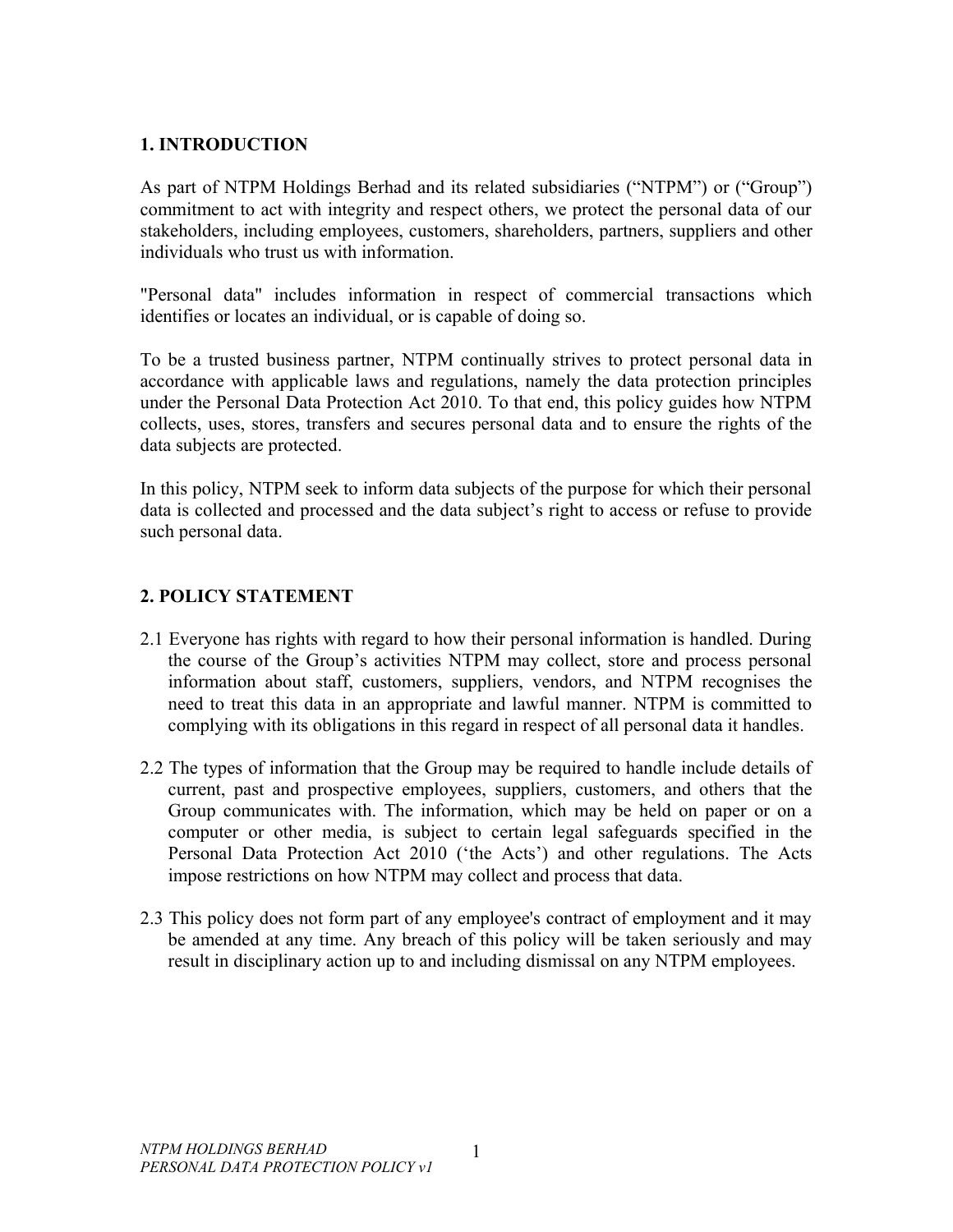## **3. PURPOSE AND SCOPE OF THE POLICY**

- 3.1 This policy sets out the Group rules on data protection and the legal conditions that must be satisfied in relation to the collecting, obtaining, handling, processing, storage, transportation and destruction of personal and sensitive information.
- 3.2 If an employee considers that the policy has not been followed in respect of personal data about themselves or others they should raise the matter with their manager as soon as possible.

# **4. DEFINITION OF DATA PROTECTION TERMS**

- 4.1 Data is information which is stored electronically, on a computer, or in certain paperbased filing systems. This would include IT systems and CCTV systems.
- 4.2 Data subjects for the purpose of this policy include all living individuals about whom NTPM holds personal data.
- 4.3 Personal data means data relating to a living individual who can be identified from that data (or from that data and other information that is in, or is likely to come into, the possession of the data controller). Personal data can be factual (such as a name, address or date of birth) or it can be an opinion (such as a performance appraisal).
- 4.4 Data controllers are the individual or organisations who control and are responsible for the keeping and use of data.
- 4.5 Data users include employees whose work involves using personal data. Data users have a duty to protect the information they handle by following NTPM's data protection and security policies at all times.
- 4.6 Processing means performing any operation or set of operations on data, including:
	- obtaining, recording or keeping data,
	- collecting, organising, storing, altering or adapting the data,
	- retrieving, consulting or using the data,
	- –disclosing the information or data by transmitting, disseminating or otherwise making it available,
	- aligning, combining, blocking, erasing or destroying the data.
- 4.7 Sensitive personal data includes information about a person's racial or ethnic origin, political opinions, religious or similar beliefs, trade union membership, physical or mental health or condition or sexual life, criminal convictions or the alleged commission of an offence. Sensitive personal data can only be processed under strict conditions, and will usually require the express consent of the person concerned.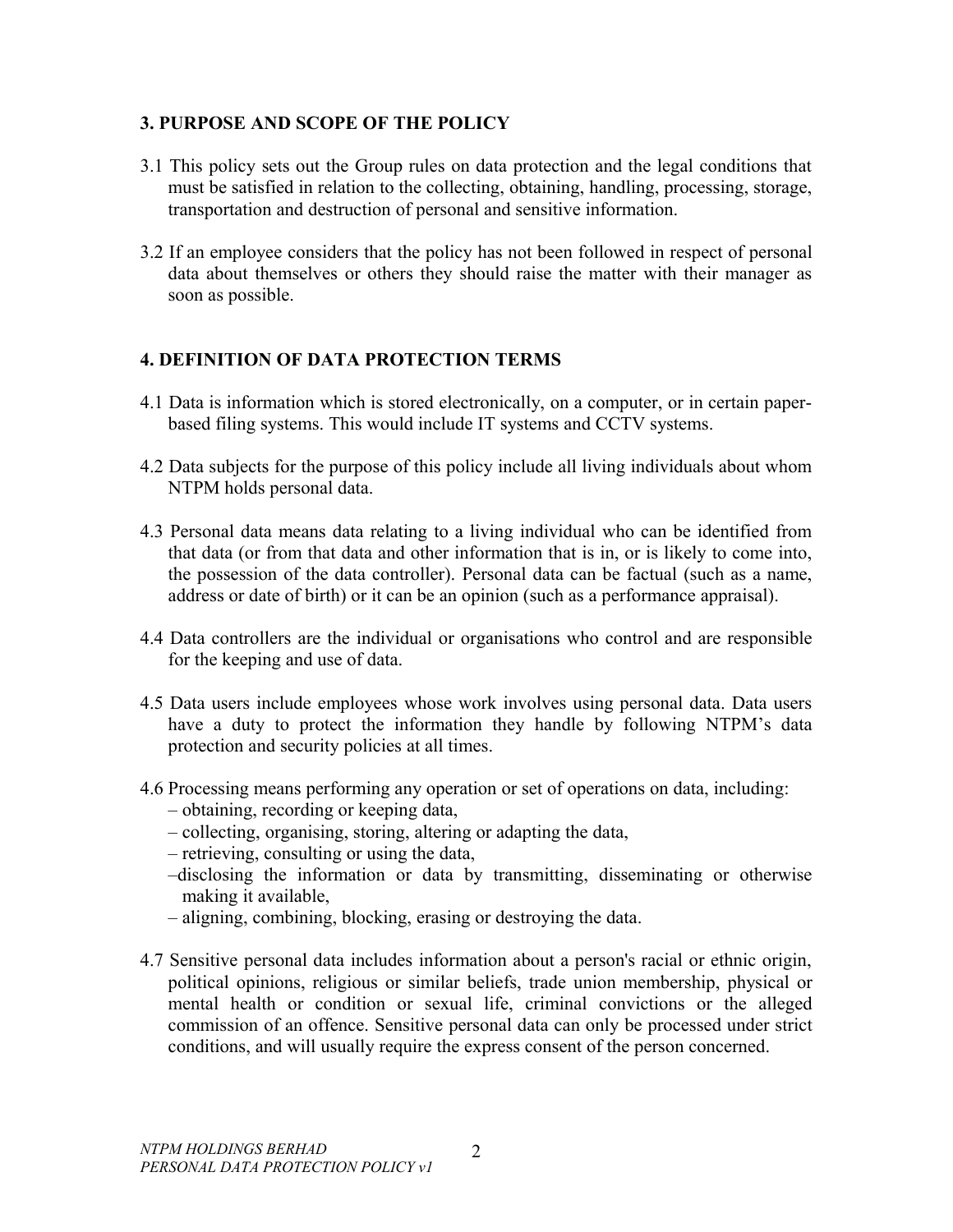# **5. DATA PROTECTION PRINCIPLES**

- 5.1 Anyone processing personal data must comply with the seven enforceable principles of good practice, namely:
	- (a) the General Principle;
	- (b) the Notice and Choice Principle;
	- (c) the Disclosure Principle;
	- (d) the Security Principle;
	- (e) the Retention Principle;
	- (f) the Data Integrity Principle; and
	- (g) the Access Principle.

as stated in clause 6, 7, 8, 9, 10, 11 and 12.

# **6. GENERAL PRINCIPLE**

- 6.1 The data subject must be told who the data controller is, the purpose for which the data is to be processed by the Group, and the identities of anyone to whom the data may be disclosed or transferred.
- 6.2 For personal data to be processed lawfully, NTPM shall ensure that all conditions have to be met. These may include, among other things, requirements that the data subject has consented to the processing, or that the processing is necessary for the legitimate interest of the data controller or the party to whom the data is disclosed. When sensitive personal data is being processed, more than one condition must be met. In most cases the data subject's explicit consent to the processing of such data will be required.
- 6.3 The nature and type of data NTPM collects and the source of such data varies depending on the nature of the relationship the Group has with the data subject and may include:
	- personal data which NTPM collects from its website, if such data has been voluntarily provider or where such data is required for the purposes of providing the service which a data subject requires
	- personal data which we collect on application forms or other information forms such as name, address, email, telephone, occupation, income
	- personal data from trade associations, marketing agencies, credit bureau reports and credit reporting agencies
	- personal data from governmental agencies.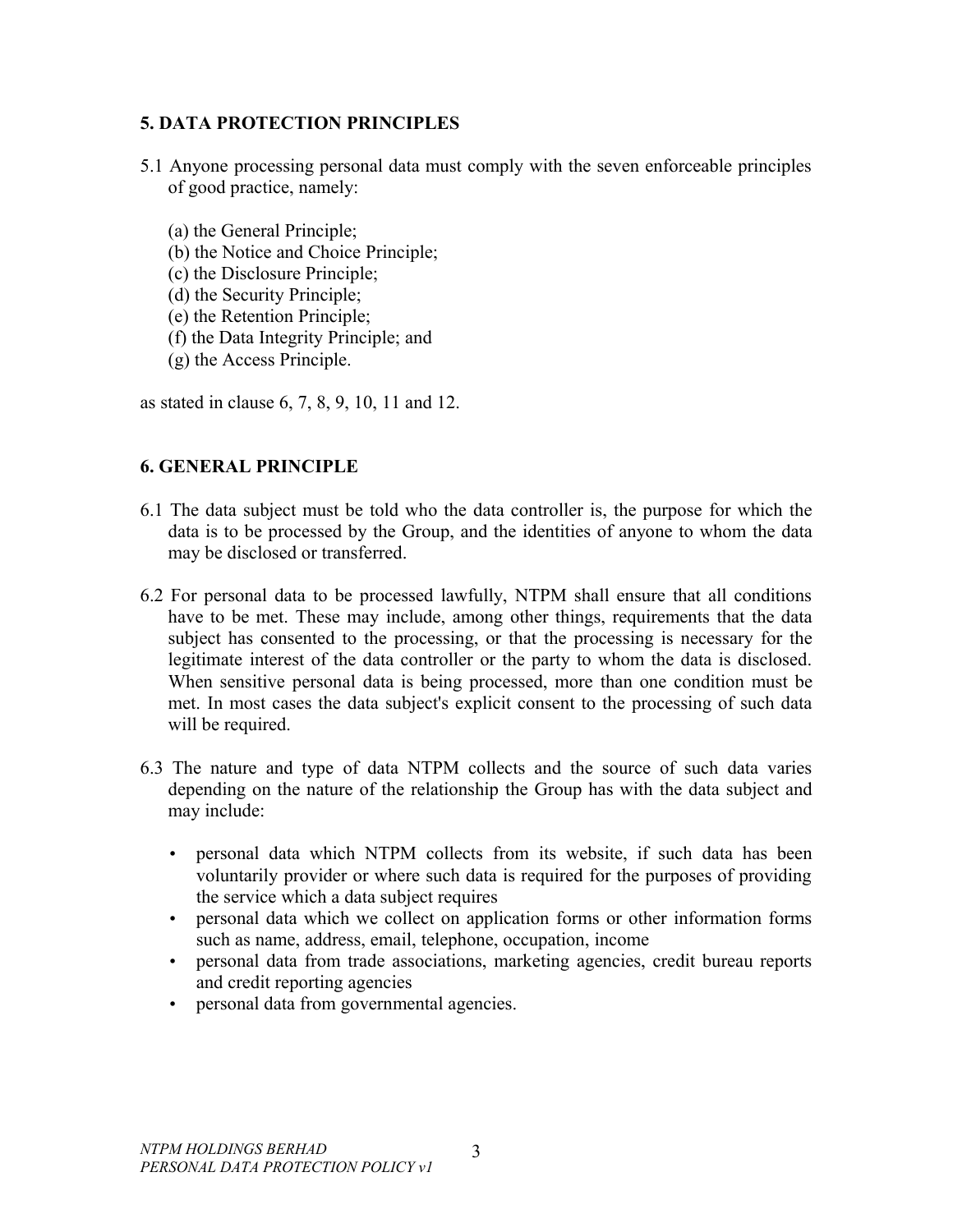- 6.4 Personal data is used to provide products and services and to inform about products and services offered by NTPM and may include:
	- profiling and determining service and supply preferences
	- for the purposes of technical administration of NTPM website
	- statistical analysis
	- developing new products and services
	- registration for programs or offers upon NTPM request
	- providing goods and services offered to customers and consumers
	- payment processing for purchases
	- job application for employee recruitment
	- protection against or identifying possible fraudulent transactions
	- developing and providing advertising adapted to our customers
	- finance and marketing operations and/or as required by the terms and conditions of business and other business administration purposes including credit monitoring and control purposes
	- to meet regulatory and legal requirements
	- for risk management
	- for all other purposes incidental and associated with the above.

# **7. NOTICE AND CHOICE PRINCIPLE**

NTPM is aware that data subjects have the right to make a choice not to provide their personal data and may revoke their consent to the collection and processing of personal data. In this regards, NTPM is aware that certain services it provides and the continuation thereof may require the processing of such data. Failure to process such data may results in discontinuation of such services.

#### **8. DISCLOSURE PRINCIPLE**

Personal data should only be collected to the extent that it is required for any of the specific purposes stated in 6.4 which should be duly notified to the data subject. Any data which is not necessary for that purpose should not be collected in the first place. Personal Data will be kept confidential but may be disclosed to the following categories of parties for the purposes set out:

- to any NTPM companies in and outside of Malaysia
- to our advisers, including consultants, advocates and solicitors for purposes of determining our rights and enforcing any agreement with data subjects
- any agent, contractor or service provider to whom we may have outsourced services to, subject always that such parties acknowledge the confidentiality and rights of the data user and to comply with the provisions of the Act
- to regulatory authorities or notified bodies including bodies providing quality certification of our products upon their request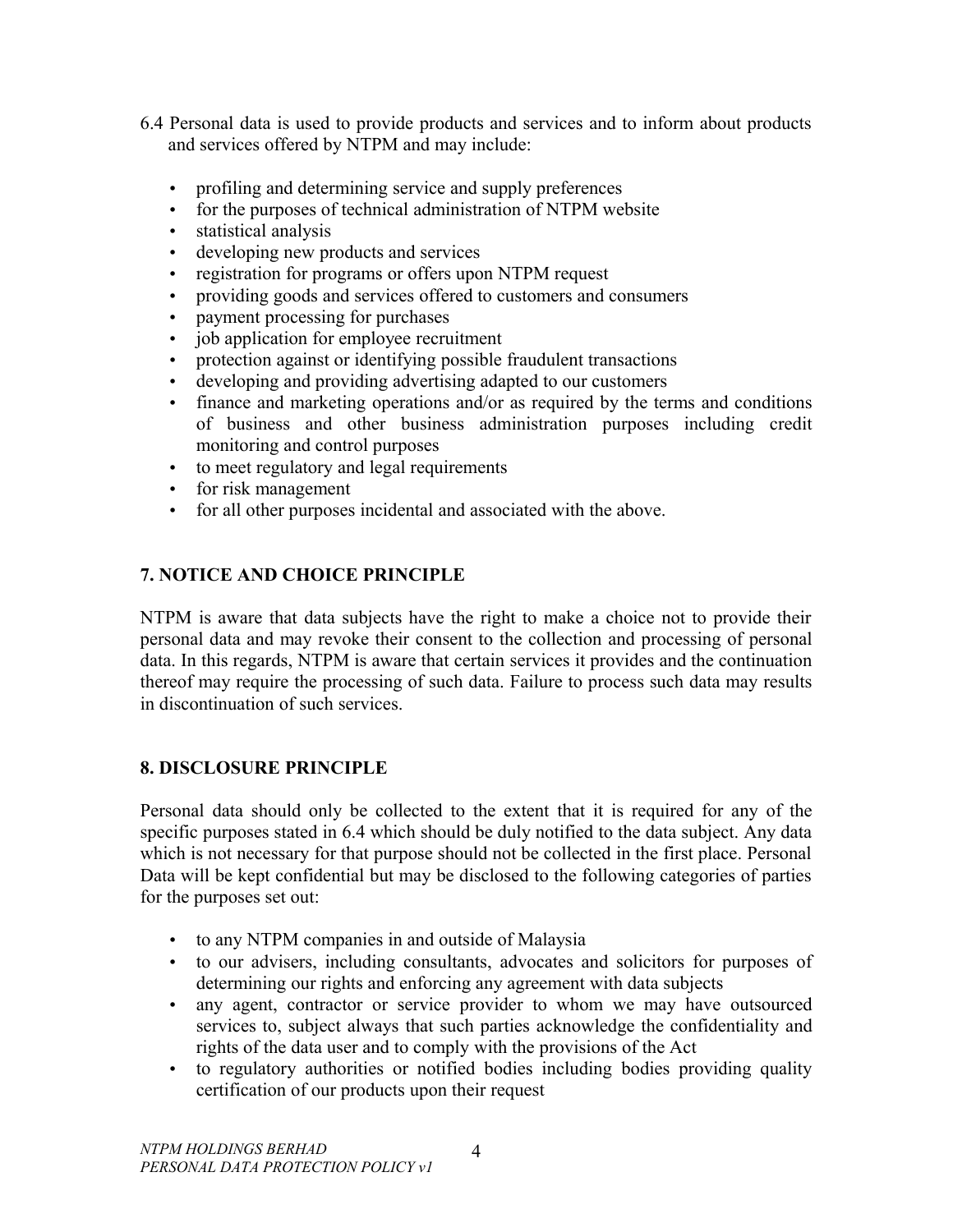• to such other parties as may be permitted under Malaysian law.

# **9. SECURITY PRINCIPLE**

- 9.1 NTPM and its employees must ensure that appropriate security measures are taken against unlawful or unauthorised processing of personal data, and against the accidental loss of, or damage to, personal data.
- 9.2 The Acts require NTPM to put in place procedures and technologies to maintain the security of all personal data. Personal data may only be transferred to a third-party data processor if the third party has agreed to comply with those procedures and policies or has adequate security measures in place.
- 9.3 NTPM and its data users must demonstrate and put into practice the following core values to ensure:
	- (a) Confidentiality that only people who are authorised to use the data can access it. NTPM will ensure that only authorised persons have access to an employee's personnel file and any other personal or sensitive data held by the Group. Employees are required to maintain the confidentiality of any data to which they have access.
	- (b) Integrity that the personal data is accurate and suitable for the purpose for which it is processed.
	- (c) Availability that authorised users should be able to access the data if they need it for authorised purposes.
- 9.4 Security procedures to be put in place within NTPM include:
	- (a) Secure workplace, lockable desks and cupboards. Desks and cupboards should be kept locked if they hold confidential information of any kind. (Personal information is always considered confidential.). Access rights to workplace are restricted to employees after office hours.
	- (b) Methods of disposal. Paper documents should be shredded. Floppy disks and CD-ROMs should be physically destroyed when they are no longer required.
	- (c) Equipment. Data users should ensure that individual monitors do not show confidential information to passers-by and that they log off from their PC when it is left unattended.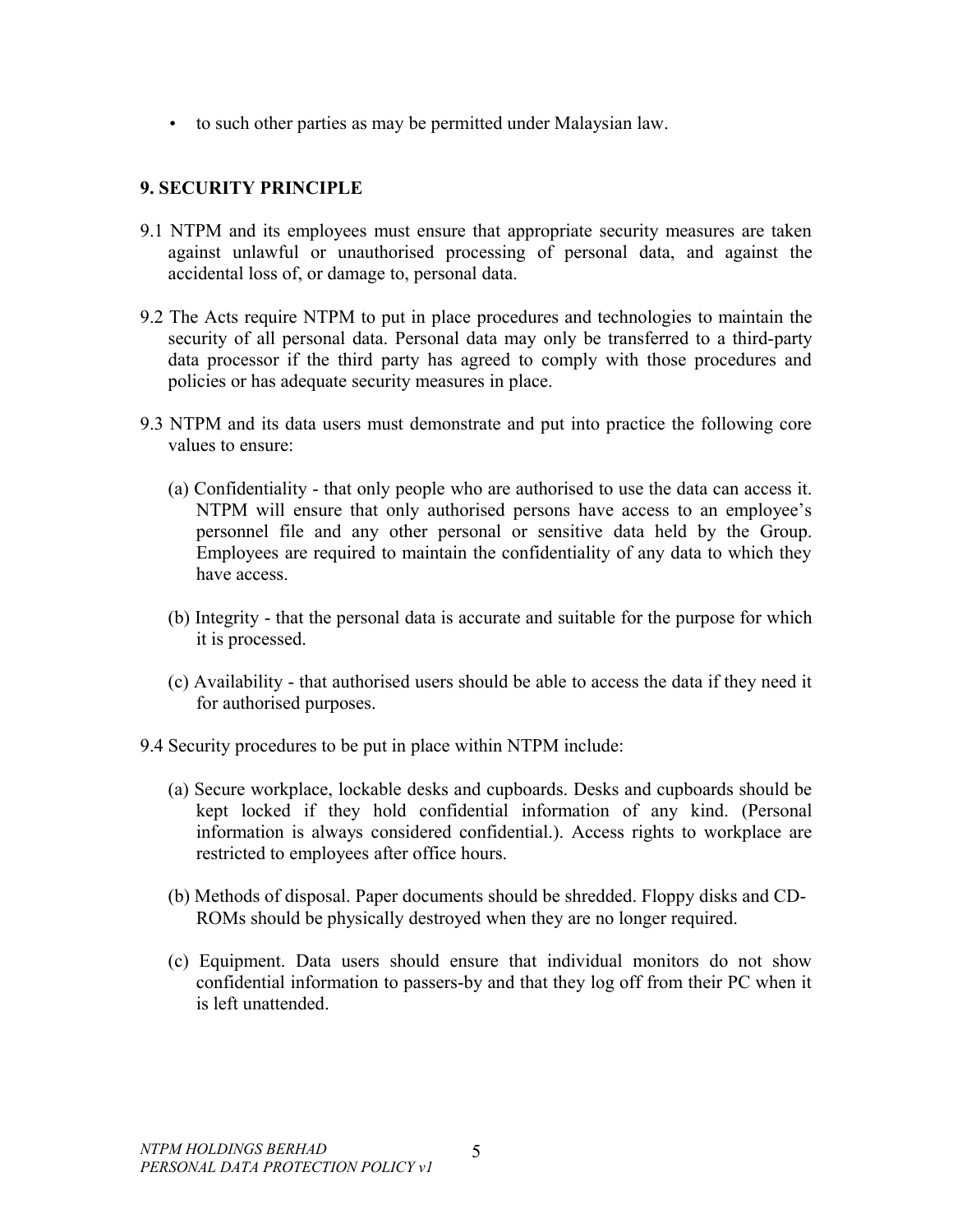#### **10. RETENTION PRINCIPLE**

- 10.1 Data Subject's personal data shall be stored either in hard copies in the Group's offices or stored in servers located in or outside Malaysia and operated by the Group or its service providers in or outside Malaysia. Any personal data supplied to NTPM will be retained by the Group as long as necessary for the fulfillment of the purposes stated in 6.4 above or to protect the Group's interests. NTPM currently does not offer any online facilities for data subject to delete their personal data held by the Group.
- 10.2 It shall be the duty of a data user to take all reasonable steps to ensure that all personal data is destroyed or permanently deleted if it is no longer required for the purpose for which it was to be processed of which the method of disposal is stated in 9.4(b).

# **11. DATA INTERGRITY PRINCIPLE**

Personal data must be accurate, complete, not misleading and kept up to date. Information which is incorrect or misleading is not accurate and steps should be taken to check the accuracy of any personal data at the point of collection and at regular intervals afterwards. Inaccurate or out-of-date data should be destroyed. Employees should ensure that they notify their manager/Human Resources of any relevant changes to their personal information so that it can be updated and maintained accurately. Examples of relevant changes to data would include a change of address.

#### **12. ACCESS PRINCIPLE**

- 12.1. Data subjects including employees may request access to and correct their personal data held by NTPM. If they wish to obtain a copy of any of their personal data; if they believe that the personal data relating to their which NTPM collect and maintain is incorrect; or if they believe that the personal data held by NTPM was used beyond the scope of the purposes described in 6.4 or was acquired by fraudulent or unlawful means or provided to a third party without their prior consent, data subjects may write to NTPM at the addresses below.
- 12.2. A request for access or correction to, or deletion of personal data or for information regarding policies and practices and kinds of personal data held by NTPM must be in writing and sent to NTPM via <http://www.ntpm.com.my/contactntpm.html>or via postal mail to the following address: